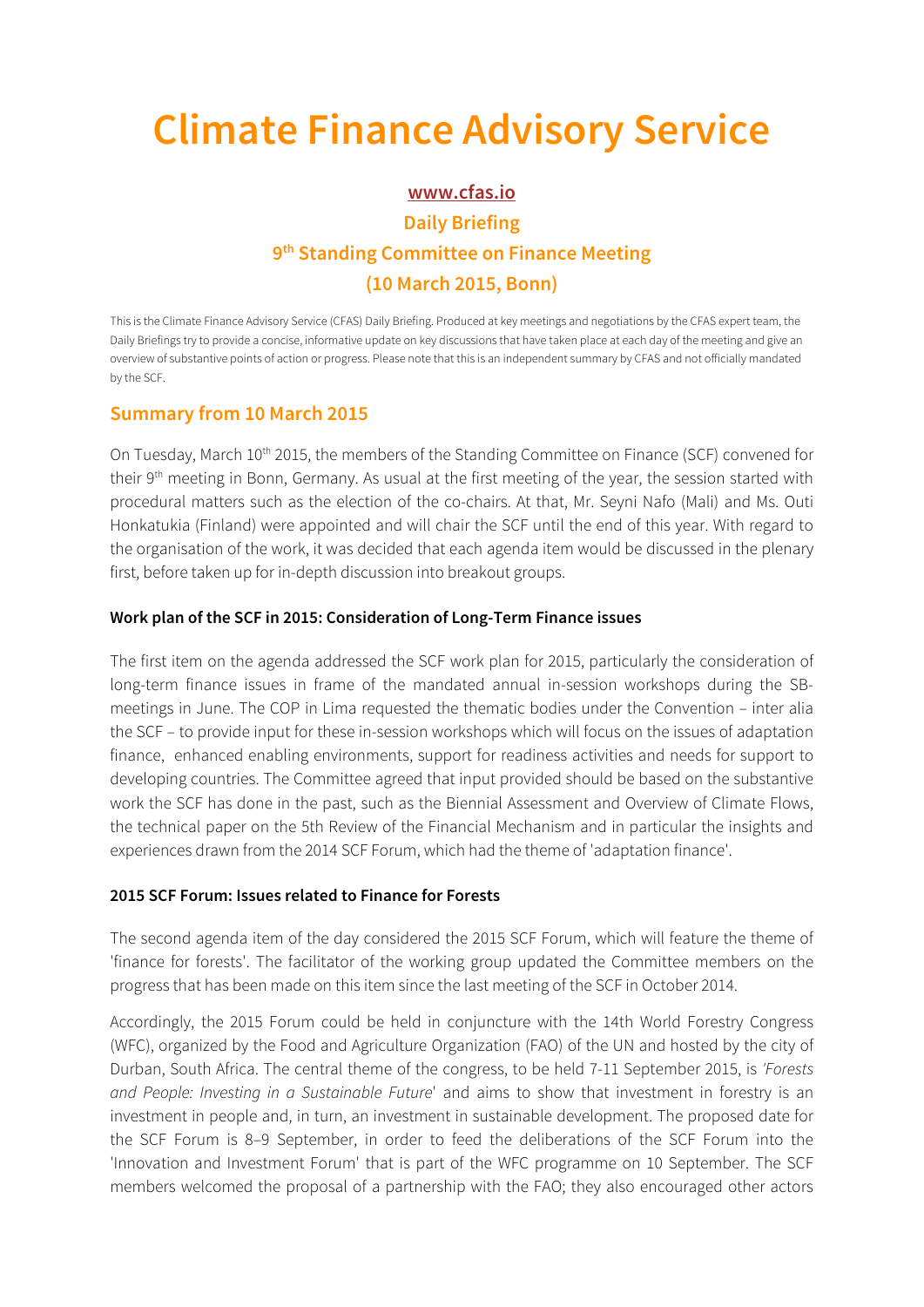who had expressed their interest for collaborating on the Forum (e.g. the Center for International Forestry Research and the CIF's Forest Investment Programme), to provide their inputs during the envisaged two-day event.

#### **Draft Guidance to the Operating Entities**

The third agenda item of the day addressed the draft guidance to the operating entities (OEs) of the financial mechanism (FM) of the UNFCCC (i.e. GEF and GCF), a standard item and task in the mandate of the SCF each year. Building on the discussions the Committee had on this issue previously, the members discussed on how to improve consistency and practicality of guidance to the GEF and the GCF. As a first step, also reflecting deliberations that were made last year, the SCF agreed on compiling an analysis of past guidance to the OEs in order to identify redundancies and repetitions, aiming at defining a set of core guidance to both entities that would not need to be renewed each year. In addition, the collaboration between the SCF and the other thematic bodies of the UNFCCC, e.g. the Adaptation Committee (AC) and the Technology Executive Committee (TEC) was discussed, which are also called upon to provide draft guidance to the OEs. While the AC and TEC have done so in the past, the SCF members also highlighted the need to consult with the Least Developed Countries Expert Group (LEG) and the Executive Committee of the Warsaw International Mechanism on Loss and Damage (ExCom). The draft guidance will be based on the report from the GEF and the GCF, which presumably are set to be concluded by August 2015.

#### **MRV of Support beyond the Biennial Assessment and Overview of Climate Finance Flows**

Following its discussions on the draft guidance to the OEs, the SCF attended to the issue of MRV of support beyond the Biennial Assessment and overview of climate finance flows. In its work on MRV the SCF will have to deal with three distinct issues: the elaborated work-plan on MRV of support; the specific agenda item coming from the Subsidiary Body for Scientific and Technological Advice (SBSTA), dealing with methodologies for reporting financial information; and the SCF's role in organizing a joint in-session workshop in June on these issues. After exchanging some initial views, SCF members agreed to continue discussions in detail in the scheduled afternoon breakout session.

#### **Adaptation Fund: Institutional linkages and relations with other bodies of the Convention**

The last agenda item of the morning addressed the SCF mandate from Lima, which requests the SCF to consider issues related to possible future institutional linkages and relation between the Adaptation Fund with other institutions under the Convention. SCF members argued that a common understanding had to be developed of what 'institutional linkages and relations' actually means, also highlighting the legal and political implications that could arise besides the technical perspective. Furthermore, the Committee briefly discussed what possible outcomes of this exercise could be (e.g. technical inputs, mapping out issues with concrete recommendations, developing scenarios, etc.). Without going into too much detail, the discussion was deferred to the corresponding breakout group in the afternoon.

#### **Breakout Groups**

In the afternoon the SCF members engaged in some in-depth discussions on the various agenda items. The breakout group on the **Adaptation Fund** continued its discussion on possible future institutional linkages and relations between the Adaptation Fund and other institutions under the